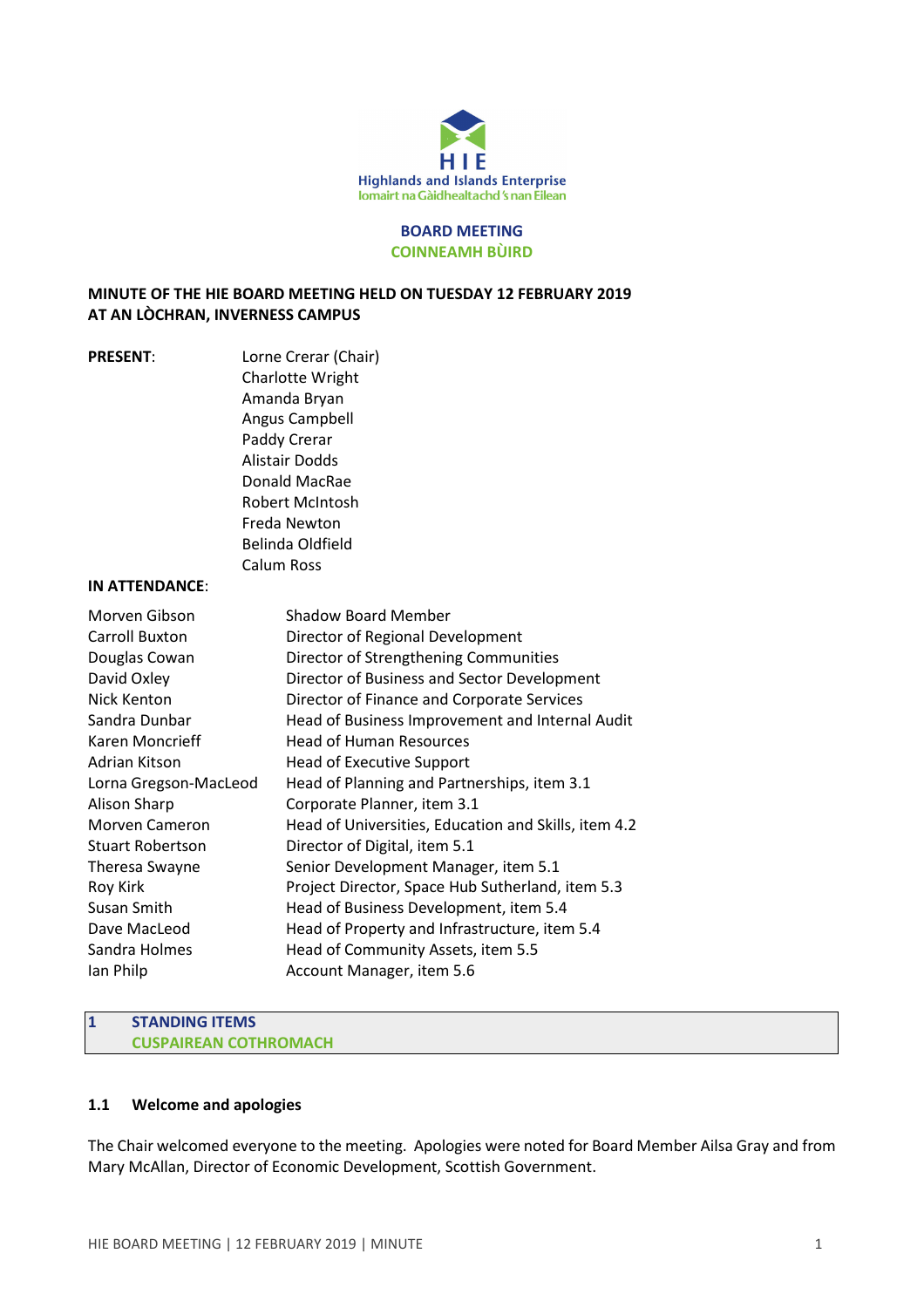# 1.2 Declarations of interest

The Chair noted that Alastair Dodds had identified that at item 7.3 - HIE Publications Scheme October 2018 to December 2018, a funding approval was listed for the Elsie Normington Foundation for the ScotGrad Graduate Placement Programme – Strategic Marketing Development. It was noted that Alastair is a Trustee of the Elsie Normington Foundation and it was agreed that there was no Conflict of Interest.

# 1.3 Minute of Board meeting held on 11 December 2018

The minute was approved as a true and accurate record of the meeting.

# 1.4 Cairngorm Sub-Group decision 11 January 2019

The note from the Cairngorm Sub Group of 11 January 2019 was approved.

# 1.5 Matters arising from the minutes and Action Grid

There were no matters arising from the minute that were not covered in the agenda items for the meeting. The Action Grid was noted.

# 1.6 Chair and Chief Executive update – February 2019

The Chief Executive reported that Caldive, a Dingwall-based company has acquired the assets of the former Underwater Centre operation in Fort William. Sentence removed in the interests of the effective conduct of public affairs.

It was reported that DF Barnes are close to signing an agreement for the manufacture of 100 monopiles for the Moray East offshore wind farm. This would secure 100 jobs at Arnish, Stornoway over the contract period.

HIE held a two-day automation and robotics showcase event on 6-7 February with a range of workshops highlighting opportunities for businesses in the region. Exhibitors and presenters included Mitsubishi, the Advanced Forming Research Centre, CENSIS and CSIC. Over 100 businesses attended. The Board offered congratulations to the team for their organisation and delivery of the event.

The closure of the Talk Talk Stornoway call centre was unexpectedly announced on 29<sup>th</sup> January which will result in the loss of 59 Jobs in July. HIE is liaising with the company and working with local partners through partnership action for continuing employment (PACE) which helps to minimise the impact for people and businesses facing redundancy. The Deputy First Minister is going to visit when in Stornoway to open the Port. This follows the news of Abellio closing its Fort William call centre.

The new £100m strategic centre at RAF Lossiemouth – a joint venture between Boeing UK (BUK) and the UK Government - has now "topped out" and BUK are recruiting in Moray for maintenance staff for the fleet of Poseidon P-8A aircraft due for deployment from 2020. BUK will increase their presence in Moray over three years as they prepare for a multinational fleet of aircraft operating out of Lossiemouth.

HIE has been named as finalist in the family friendly working Scotland 2019 Scottish Top Employer award.

HIE's staff pay remit proposal for 2019-20 has been formally submitted for approval.

#### Paragraph removed in the interests of the effective conduct of public affairs.

The Board were also updated on Norbord, a manufacturer of wood-based panels and the world's largest producer of Oriented Strand Board (OSB), who had highlighted 2018 as their best year ever. They have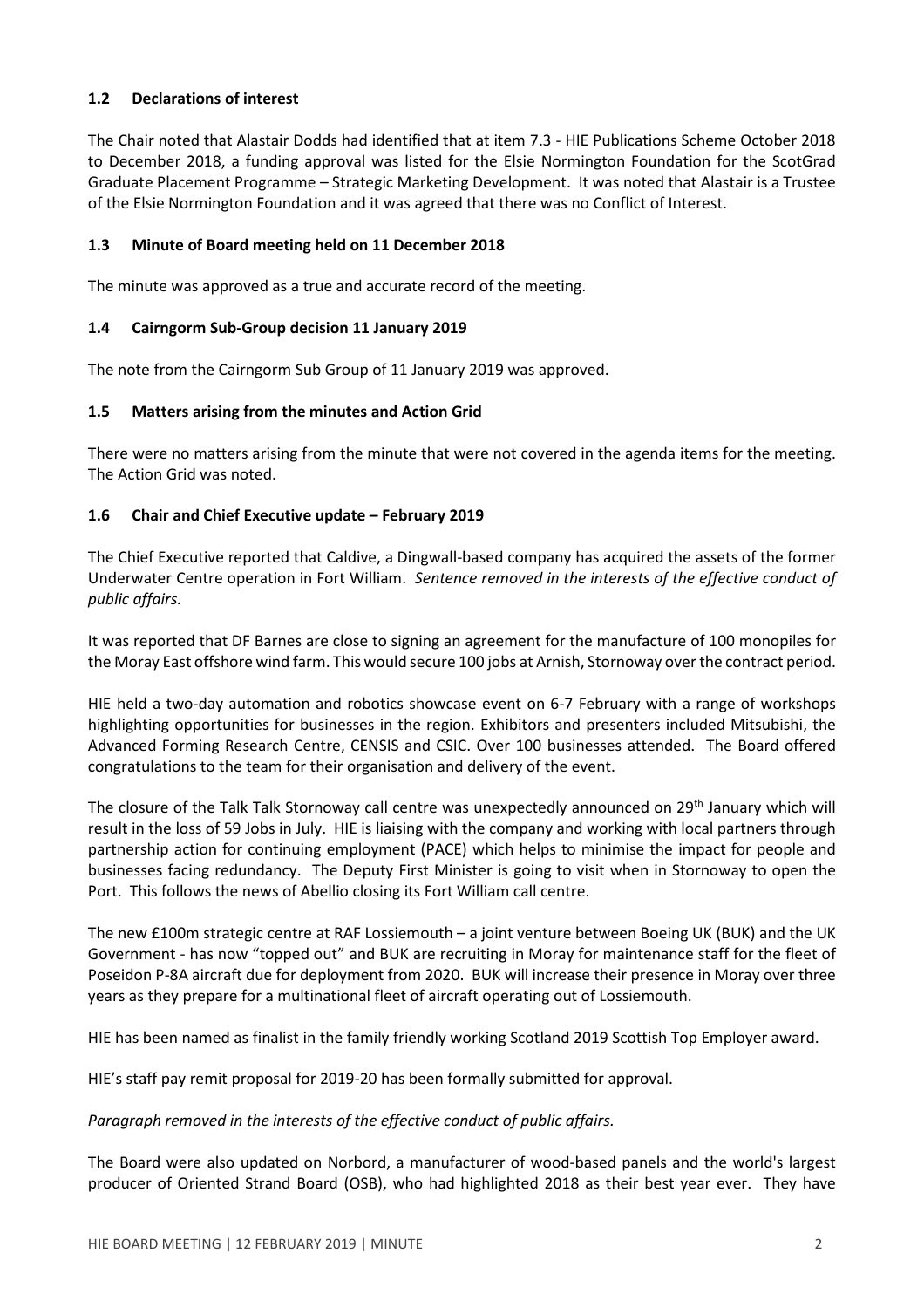announced further investment at the plant at Dalcross which will double current production and result in an increase of 3 ½ times the original size.

The Chief Executive also outlined the plan to refresh of the organisation which provides an opportunity to refresh the vision and priorities. The plan will also be set in the current landscape of guidance from Scottish Government and will respond to the priority "missions" set out in the Enterprise and Skills Strategic Board Plan. HIE's plan will be structured around Business, Place and Communities, with Inclusive growth at the core.

The Chair reported that the Scottish Government had recognised the importance of the report by the National Council of Rural Advisors which he co-chairs, and the need to create a Rural Economy Action Group to ensure the creation of a robust rural economic strategy. The Cabinet Secretary for the Rural Economy is to announce this and the Chair of HIE will sit on the group.

# Paragraph removed in the interests of the effective conduct of public affairs.

It was agreed that an update on space and access to previous papers relating to the Space Port would be provided to the new Board Members.

| $\overline{\mathbf{2}}$ | <b>FINANCE</b> |
|-------------------------|----------------|
|                         | <b>IONMHAS</b> |

# 2.1 Financial Statement

The Director of Finance and Corporate Services summarised HIE's financial position for the 10 months to 31<sup>st</sup> January 2019. This reported that an application had been made to the Scottish Government to secure a £3m transfer of resources from capital to revenue and confirmed that the Scottish Government has agreed to a £1.5m transfer. Paragraph removed in the interests of the effective conduct of public affairs.

Paragraph removed in the interests of the effective conduct of public affairs.

The Board congratulated HIE on achieving the capital to revenue transfer and for the Scottish Government cover provided for the revenue risks around Cairngorm. Sentence removed in the interests of the effective conduct of public affairs.

# 2.2 Financial Outlook 2019/20

The Director of Finance and Corporate Services presented the Financial Outlook for 2019/20, the purpose being to inform the Board of the outcome of the draft 2019/20 Scottish Government budget and the implications for HIE. Paragraph removed in the interests of the effective conduct of public affairs.

Paragraph removed in the interests of the effective conduct of public affairs.

Paragraph removed in the interests of the effective conduct of public affairs.

Paragraph removed in the interests of the effective conduct of public affairs.

The Board welcomed the update, noting the challenges, and it was agreed that an update would be provided by the Director of Finance and Corporate Services to the Risk and Assurance Committee in March and to the next HIE Board meeting in April when the Board is due to receive the formal budget for approval.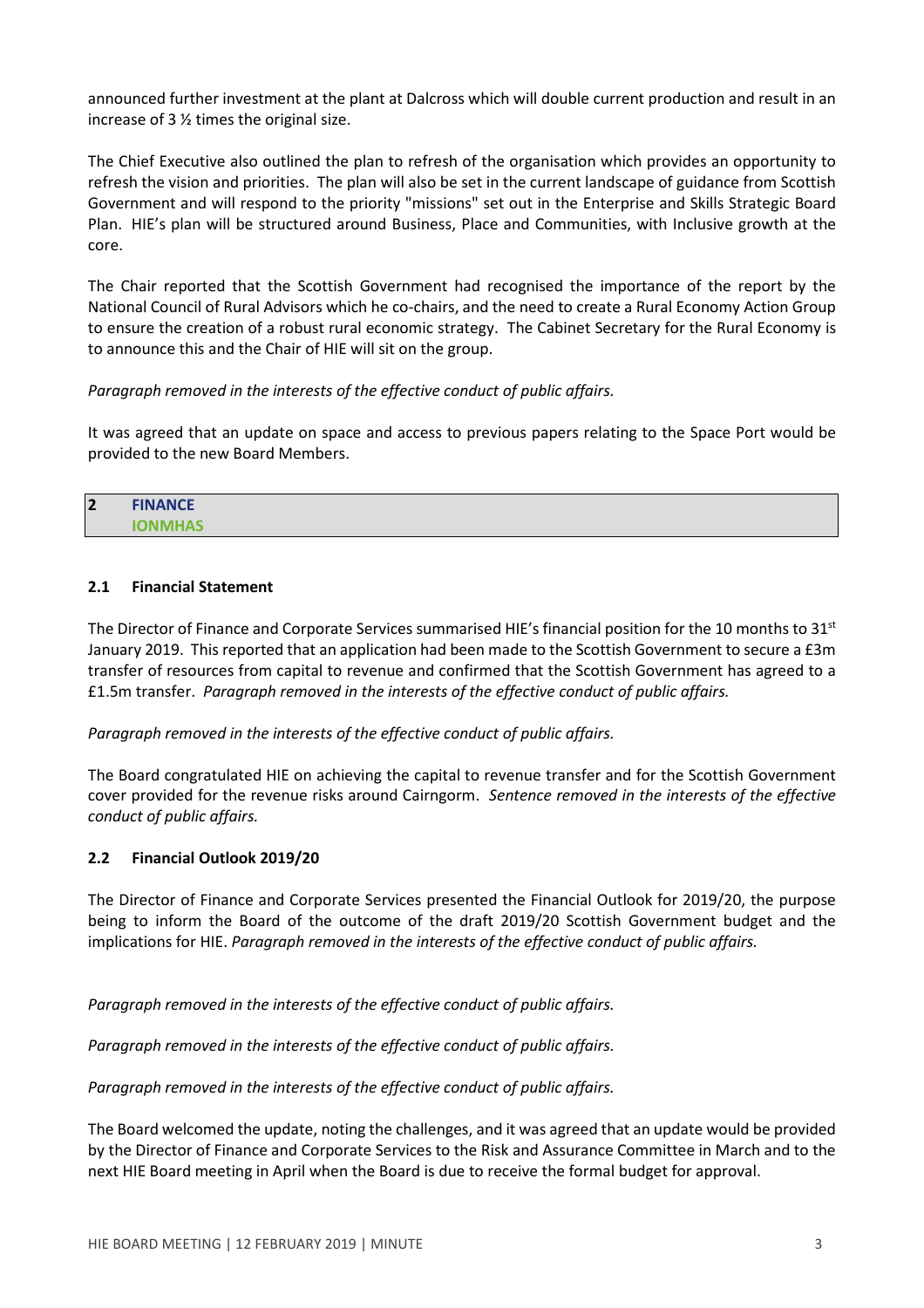# 3 STRATEGIC PLANNING DEALBHACHADH ROI-INNLEACHDAIL

The Director of Regional Development provided a brief update on the in-year measures for 2018-19 to confirm that all were in range and that all should be able to be met.

# 3.1 Draft strategy document

Lorna Gregson-MacLeod and Alison Sharp joined the meeting.

The Head of Planning and Partnerships and HIE's Corporate Planner delivered a presentation to the Board to provide an update on the current planning process. There will be two plans, a high level longer term strategy (3 to 5 years) and a one-year operating plan. There is joint planning with Enterprise and Skills agencies, the timetable for which is currently under discussion, though provisionally looking at the end of March for the launch of the strategy and the end of April for the operating plan with a complex set of strategic frameworks setting the context.

The current draft aims to ensure that the distinctive role of HIE and the region come through more strongly, weaving the people and place theme throughout. Leadership, implementing, facilitation and enabling role to be clear showing partnership at varying levels and types and not just with Enterprise and Skills partners. The use of common text with other agencies where appropriate and tone of voice to ensure the use of simple and direct language, avoidance of jargon and use of infographics to explain messages.

Board members welcomed the update, particularly greater clarity of language and tone of voice and the use of infographics. It was also noted that the regional picture needs to be stronger, and to add more in relation to communities so that there is an understanding of what HIE does in relation to community development and the impact this has on economic development. Need also to show alternative sources of funding, how HIE encourages investment into the area and how HIE collaborates with key stakeholders to lever funding.

It was agreed that an updated version of the plan would be ready for the Enterprise and Skills Strategic Board meeting on 28<sup>th</sup> February with a further telephone call to be set up with the Board to agree the final version, making sure it is aligned with the Strategic Board.

Lorna Gregson-MacLeod and Alison Sharp left the meeting.

#### 4 INVESTMENT DECISIONS CO-DHÙNAIDHEAN AIRGEAD-TASGAIDH

# 4.1 Breasclete Factory, Isle of Lewis: Phase 3 Works – amendment

The Director of Strengthening Communities presented a paper seeking Board approval to increase the original project approval for the BASF Pharma (Callanish) Ltd Breasclete Factory phase three works. The total project cost borne by HIE has increased from £2,760,000 per the original approval paper to £2,851,825, representing an increase of £91,825. With attribution and re-allocation to other budgets, the overall increase directly attributable to the project budget is £71,286. This translates into a requirement for a further approval to cover proposed expenditure of £71,286. Lessons have been learned from this project which will be built in to future projects to minimise the risk of this occurring again.

The Board approved the increase of £71,286 to the original approval to cover the increased costs, noting the lessons learned.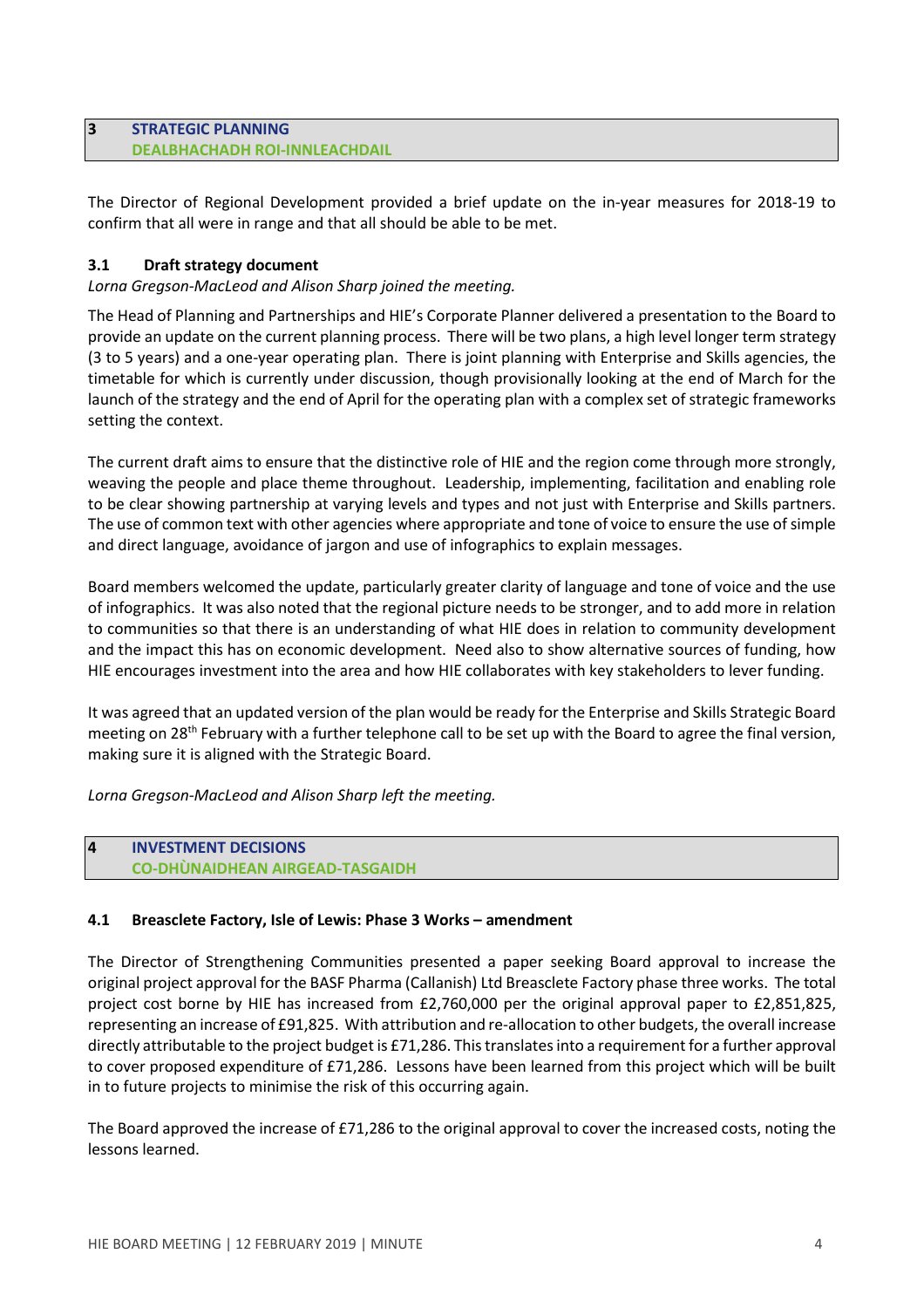# 4.2 Glasgow School of Art (GSA) – update

Morven Cameron, Head of Universities, Education and Skills for HIE, joined the meeting to provide an update. Professor Irene McAra-McWilliam, Director, and Gordon Hush, Head of the Product Design Department at GSA, then joined the meeting to deliver a presentation.

The Head of Universities, Education and Skills provided a short introduction to the Board prior to the representatives from the Glasgow School of Art (GSA) joining the meeting. This provided a recap of the previous paper that was presented at the October 2018 Board. HIE funding of £1,486, 580 was sought against a total project cost of £2,333,404, effectively supporting two further years of GSA's presence in Forres, after which point GSA will sustain the Campus. The Board had agreed in October 2018 to fund the first year but were keen to hear directly from GSA in relation to their longer-term plans for Forres, and how they were addressing the key challenges and opportunities presented there.

The Chair welcomed Professor Irene McAra-McWilliam and Gordon Hush to the meeting and congratulated Professor McAra-McWilliam on becoming the Director of the Glasgow School of Art.

GSA outlined their commitment to the area and to the Forres campus, confirming that they were in Moray for the long term, are committed to a 20-year lease and the Forres campus is ingrained into the GSA's business model. They would ensure the future sustainability of the Campus with investment in people/region/academic programmes that are regionally appropriate, over 40 places for international students and research projects for the next 5 years plus. Funding would be sought from the Scottish Funding Council for funded places to support home/EU students. GSA are confident that the Forres Campus will be self-sustaining within the next two years. Student accommodation has been identified as an issue although a local building company is developing plans for student halls backing onto the campus.

The Board thanked GSA for the update noting the challenges and issues faced and the commitment to be self-sustaining in two years and the great opportunities for GSA in relation to Health and Public Service reform. GSA is already involved with NHS Grampian and Moray Health integration with the opportunity to move outwards with other NHS Boards across Scotland. The potential for displacement was discussed with GSA providing assurances that care had been taken in building relations with the University of the Highlands and Islands (UHI) to ensure that there was no duplication of effort.

Paragraph removed in the interests of the effective conduct of public affairs.

Morven Cameron, Professor Irene McAra-McWilliam and Gordon Hush left the meeting.

| 5 | <b>UPDATES</b>         |
|---|------------------------|
|   | <b>CUNNTASAN AS UR</b> |

#### 5.1 Broadband and Digital Engagement

Stuart Robertson and Theresa Swayne joined the meeting.

The Director of Digital and Senior Development Manager updated the Board on digital connectivity and engagement. Since the last update over 12 months ago, there has been steady progress but no fundamental changes in HIE's strategic approach or day-to-day activities, other than the digital engagement function being transferred to Business and Sector Development in recognition of the increasing need to deliver this type of support as part of our standard range of services. The infrastructure elements of digital connectivity remain with Regional Development.

In the next 12 months much will change as the current Digital Scotland Superfast Broadband project will come to an end and the procurement of the Scottish Government's Reaching 100% project (R100) will reach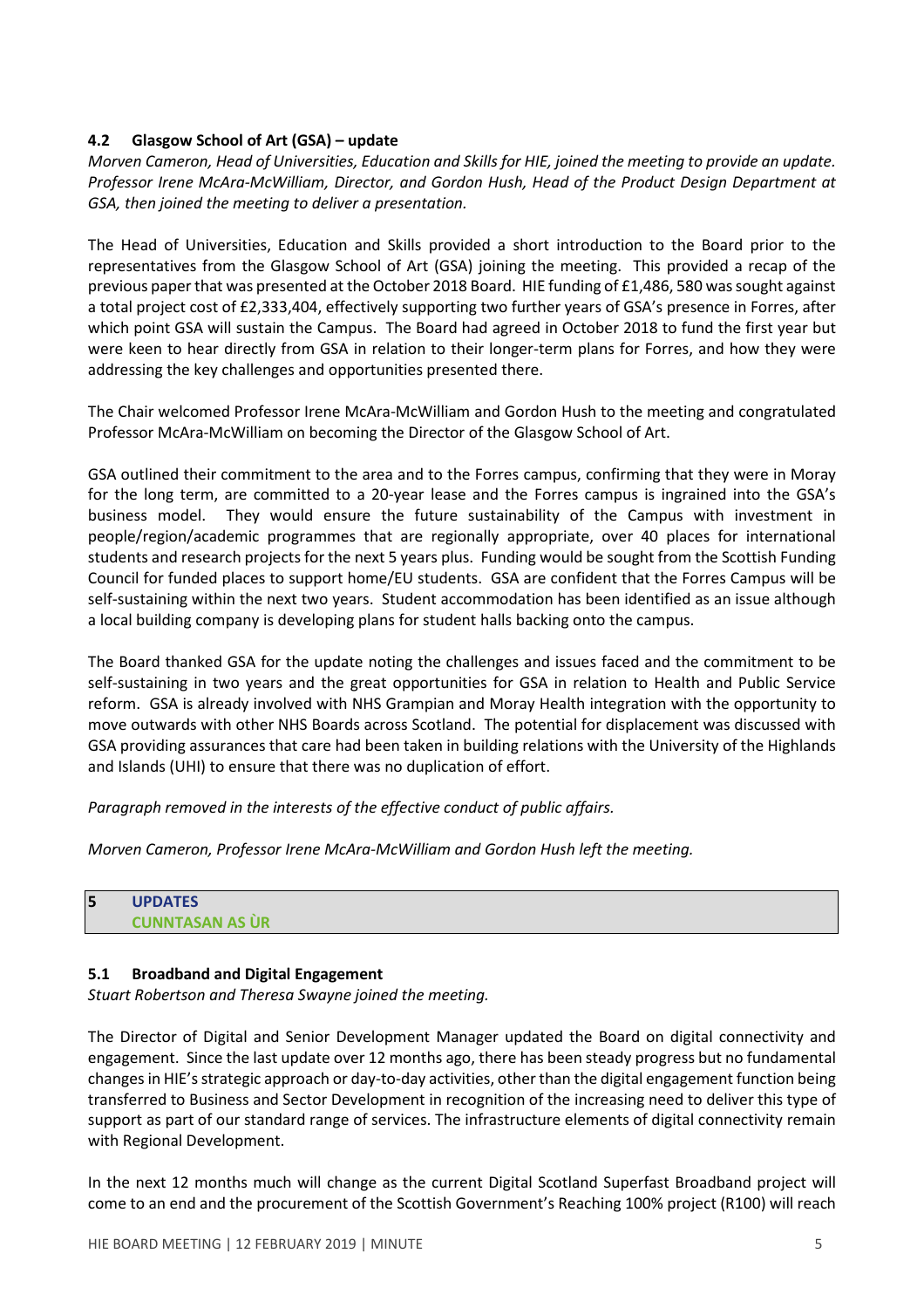its conclusion and implementation will begin. There is also a growing emphasis within the Government on developing the digital economy.

The importance of excellent digital connectivity and high-quality business support on digital issues has not diminished so it is essential that HIE is well prepared to retain its influence over these key developments as they affect the Highlands and Islands.

Over the last five years HIE has successfully developed and managed the project to deliver superfast broadband across the Highlands and Islands, seeing coverage rise from 4% of homes and businesses to 86%. Alongside the provision of improved broadband, HIE has run a comprehensive programme of demand stimulation and digital engagement activities to maximise take-up and encourage efficient business use of digital technologies.

This current phase of activity is coming to an end but a new phase is beginning with larger budgets and greater complexity. It is essential that HIE continues to play a central role in these developments to ensure that our region has the infrastructure it needs to compete and our businesses have the support they require to maximise the benefits of digital technology.

The Board welcomed the update on all that is being done.

Stuart Robertson and Theresa Swayne left the meeting.

#### 5.2 Brexit

The Director of Regional Development and the Director of Business and Sector Development provided an update on HIE's preparations for Brexit. In just under 2 months, the UK is set to leave the European Union and will start to develop new relationships with the EU and other global trading markets. In any Brexit scenario, there will be fundamental changes in the economic environment for the region's businesses, communities and individuals. The nature, scale and timing of these changes will depend on what the Brexit deal looks like and that remains unclear.

The UK political situation remains uncertain. The most prominent options are currently a modified Withdrawal Agreement, revised to address Parliamentary concerns, principally about the Irish backstop, while still being acceptable to the EU, or a no-deal Brexit.

The no-deal scenario has immediate, serious and negative implications for Scotland and the Highlands and Islands. It is a priority therefore to support businesses in preparing for its implications. HIE has worked very closely with the Scottish Government, partner agencies and regional stakeholders since the EU Referendum in July 2016, to ensure we help the Scottish economy adapt to this fundamentally new operating environment.

The intra-Scotland Prepare for Brexit (PfB) campaign provides support to any company anywhere in Scotland, offering support on a wide range of Brexit impacts including business planning, workforce and skills, supply chains and finance/legal/regulatory issues. An online diagnostic tool helps businesses identify their key issues before signposting them to online articles, expert advice and (as appropriate) financial support.

HIE has promoted the Prepare for Brexit campaign with an exercise via area teams to ensure contact with all account managed clients.

The Board were keen to understand if the Prepare for Brexit website analytics provide HIE with an insight into the key issues for businesses. The Director of Business and Sector Development undertook to provide analytics from the website and via account manager engagement.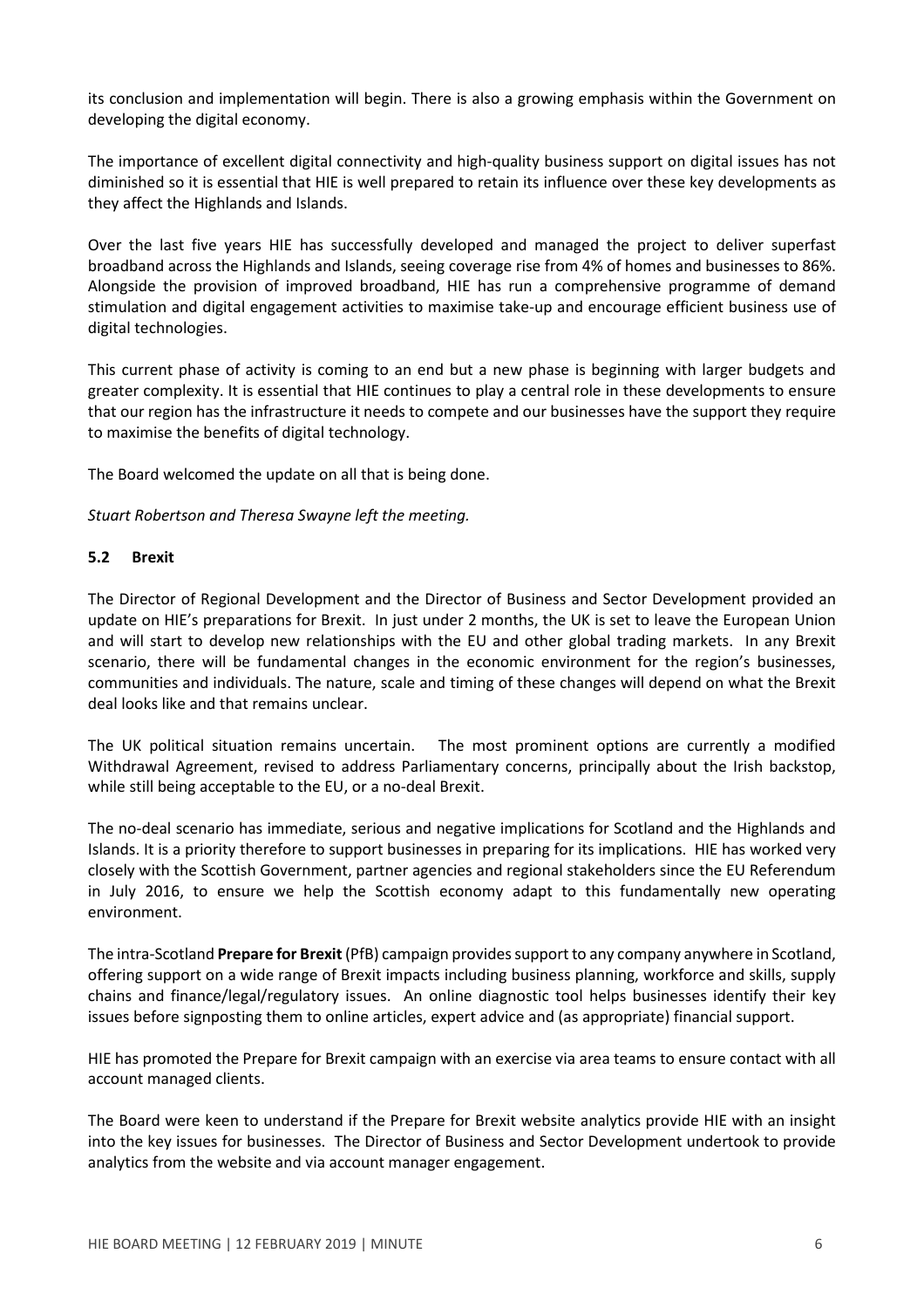# 5.3 Space Hub Sutherland

Roy Kirk joined the meeting.

The Director of Business and Sector Development and the Project Director, Space Hub Sutherland delivered a presentation providing an update on progress to date. The three key areas are to 1) Update HIE Board on the progress with the UKVL project, (now renamed Space Hub Sutherland), 2) Provide a progress report on the approval of funding as per the May 2018 Board decision and 3) Seek Board approval for the Project Management and Environmental Surveys costs of £1.66m and seek overall Board approval for anticipated development costs of £3.965m.

Substantial progress has been made in a number of areas. These include resourcing of the Project team, External professional support, Governance, Project Delivery and Community and Stakeholder engagement.

A dedicated project team is now in place and a support contract for professional services has been awarded to Gardiner and Theobald (G&T) for a period of 12 months (commencing January 2019) with options for extension for three years beyond this initial support. There has also been engagement with the Scottish Futures Trust who have provided helpful advice with regards to access to other funding options and other financial opportunities.

# Paragraph removed in the interests of the effective conduct of public affairs.

A number of public open days have been held in the Melness and Tongue area. These have been supported by Lockheed Martin Space Systems and Orbex staff. Over 150 people have attended the public meetings to date. It is intended that these meetings will continue and dates for all of 2019 have been published online. We have also developed a community and stakeholder engagement plan to intensify our efforts in this area.

# Paragraph removed in the interests of the effective conduct of public affairs.

#### Sentence removed in the interests of the effective conduct of public affairs.

The Board noted a long list of items in approvals. It was noted that this remained a high risk project and that there was a need to actively pursue a funding strategy and engage with stakeholders to secure funding as part of the consideration of the full business case. It was agreed that an update report would be presented to the April Board meeting including breakdown of costs.

Due to complexity of the project, it was agreed that a briefing would be provided for the new Board members. It was also requested that a site visit be arranged alongside the Board meeting in September planned to take place in Sutherland.

The Board then discussed the paper seeking Board approval for the Project Management and Environmental Surveys costs of £1.66m and seeking overall Board approval for anticipated development costs of £3.965m. HIE cash funding totalling £1,660,150 would go towards the Space Hub Sutherland project to cover the cost of employing a multidisciplinary team of professional advisors and surveys. It is recommended the HIE Board approve these costs in full but note that the contract contains a break clause which could end the contract at Dec 2019, i.e. at the time of HIE Board consideration of the full business case. This would reduce costs to £1,199,150. At December 2019 a full business case will be presented to the HIE Board which will contain all the remaining costs to complete the project.

The Board were content and approved the funding. Sentence removed in the interests of the effective conduct of public affairs. It was agreed to proceed with the surveys that need to be done ensuring diligence with spend. An update will be provided to the Risk and Assurance Committee.

#### Roy Kirk left the meeting.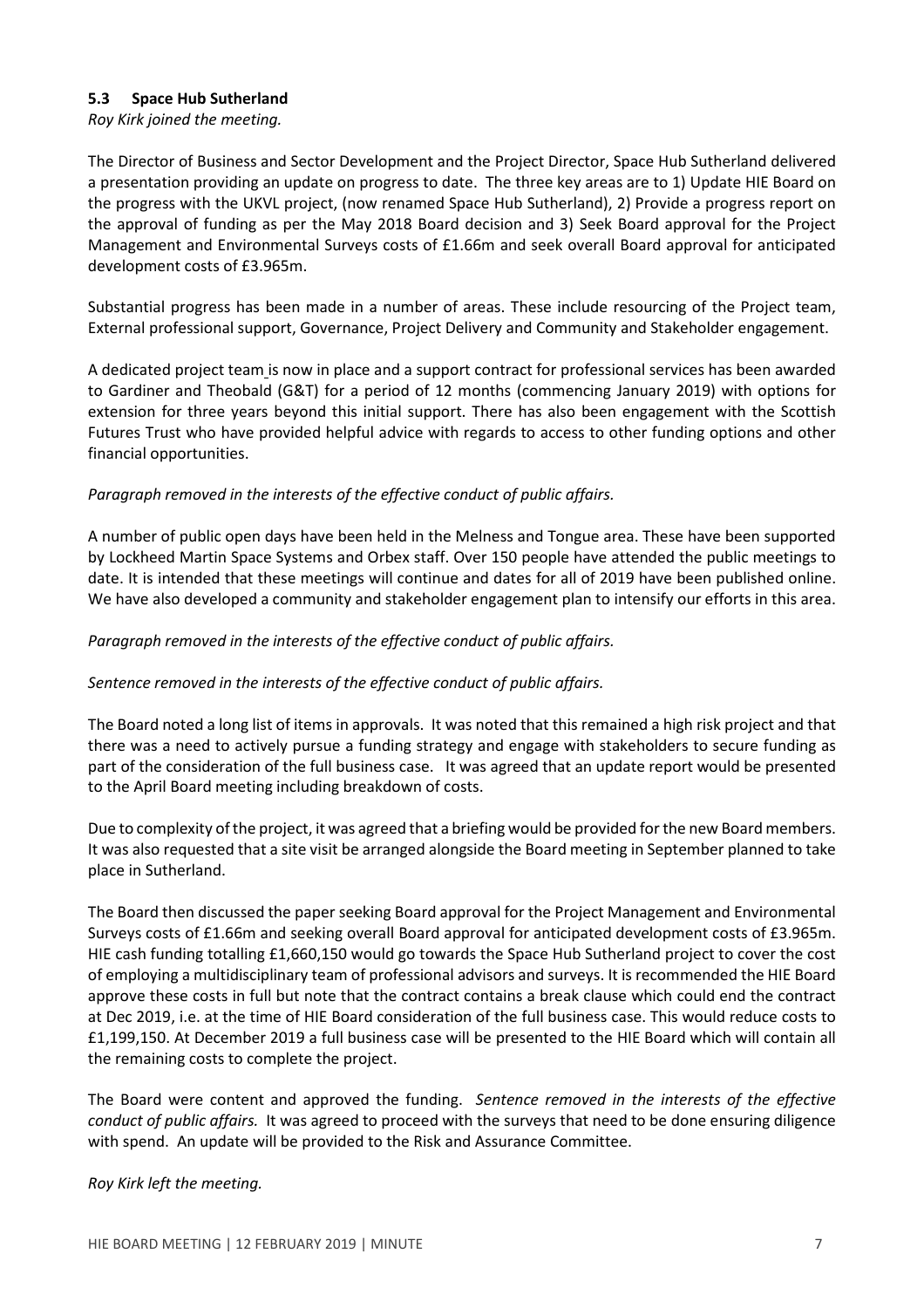# 5.4 Cairngorm Mountain

Susan Smith and Dave MacLeod joined the meeting.

The Head of Business Development and the Head of Property and Infrastructure gave an update to the Board. CML (Cairngorm Mountain Ltd) went into Administration on 29 November 2018. Following an intensive period of due diligence, HIE established a subsidiary company Cairngorm Mountain (Scotland) Limited (CMSL) to be the operator of the Cairngorm Mountain facility. On 14 December 2018 HIE acquired the assets of the previous operator CML. This enabled HIE to transfer staff of CML under the Transfer of Undertakings (Protection of Employment) Regulations (TUPE) and for operations to continue at Cairngorm Mountain. HIE also appointed a 'turnaround expert', to act as interim Chief Executive of CMSL, through its Framework arrangements with Scott Moncrieff.

It was noted that operating conditions had been challenging. The snow factory units have enabled skiing to take place from 27 Dec 2018, offering a modest slope for beginners from the base station. This has enabled up to 50 snow sports participants to access the slope each day. In temperatures below -2 degrees the snow cannons can operate and are starting to make a difference with the collection of snow which can then be groomed and pisted.

The staff have been busy 'operationalising' the business in terms of establishing a new IT system; website; banking and credit card facilities; establishing suppliers etc. Activity has also progressed to address issues raised by the Health and Safety Executive.

Paragraph removed in the interests of the effective conduct of public affairs, and due to commercial sensitivity.

The structural report on the funicular undertaken by specialist engineers COWI had been received. Mott MacDonald have been commissioned to undertake a peer review and this is due to take eight to nine weeks from now to complete. It was noted that the peer review should confirm that options are viable.

The Board noted that HIE has done everything that it can and continues to do so, key stakeholders are being kept informed, the Area Team is involved and they are assured on all that is happening.

Susan Smith and Dave MacLeod left the meeting.

#### 5.5 Community Asset Ownership

Sandra Holmes and Ian Philp joined the meeting.

The Head of Community Assets provided the Board with an overview of the community assets sector, HIE's influential role supporting and developing this, and how the wider policy and legislative environment has, and continues to, evolve. It also highlights how community ownership contributes to land reform and how these two agendas – community ownership and land reform – are also relevant to HIE's own property portfolio, particularly with respect to our two estates; Orbost and Cairngorm.

The Board were asked to note:

- HIE's continuing role and presence within the growing, and evolving, community asset sector.
- The work of HIE in delivering the Scottish Land Fund (SLF), directly and indirectly contributing to HIE's annual measures, and the SLF investment of £11.6m in our region since 2016.
- The challenges associated with post-acquisition funding, community capacity, and the growing number of community asset initiatives.

The Board welcomed the report, confirming their agreement and support and thanking the Head of Community Assets for the comprehensive update.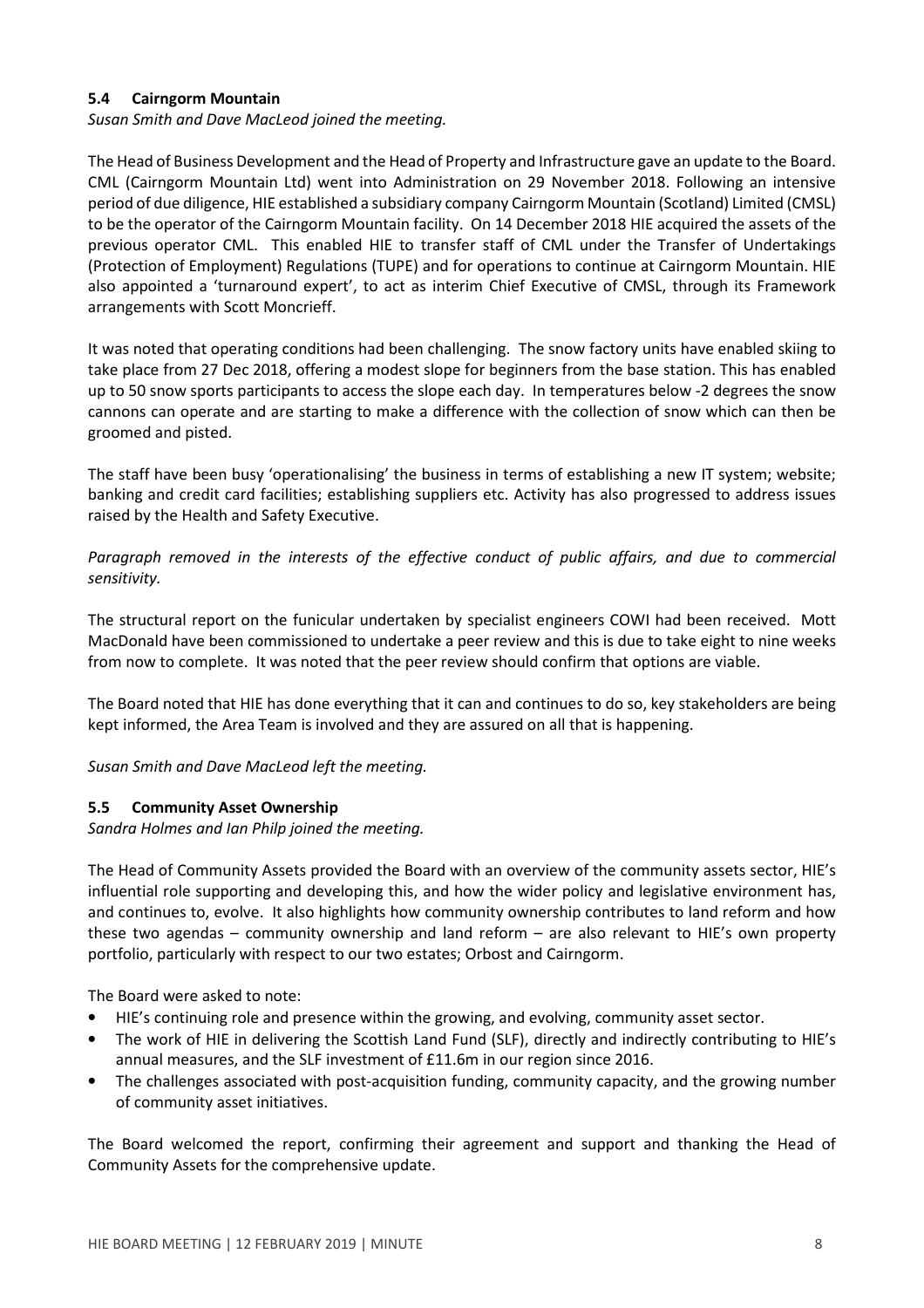# 5.6 Orbost Estate

The Account Manager from the Lochaber, Skye and Wester Ross area team provided an overview of various options available to HIE in relation to Orbost Estate which was purchased in 1997. The original objectives of the purchase were to encourage resettlement, provide access to land to stimulate the local economy, provide access to affordable housing, enhance the local environment and pave the way for community ownership.

Following the initial disappointment of the failure to transfer the ownership of the estate to a community group in the early 2000s, HIE undertook to continue to explore ways in which the estate could be transferred to either a community group, another part of the public sector, or a conservation organisation more suited to the management of a largely agricultural asset.

Four options have been explored as possible routes to exit from the estate. These are:

- 1. Transfer the whole estate to a more suitable public-sector landlord
- 2. Sale of the whole estate on the open market
- 3. Sale of the farm and smallholdings to the sitting tenants, sale of the remainder on the open market
- 4. Conversion of smallholdings to crofts with subsequent sale to tenants, sale of the farm to tenant, sale of the houses to tenants or LSHA, sale of forestry on the open market.

The Board recognised the practical challenges of breaking-up the land due to geography. It would be important to ensure that the community and tenants are supportive and that HIE being an exemplar organisation is going through due process and is open and transparent. The Board were supportive of option 4 being the right process and approved to proceed.

Sandra Holmes and Ian Philp left the meeting.

#### 5.7 Shared Services for Information Communications and Technology

The Director of Finance and Corporate services updated the Board on the current position relating to the arrangements for sharing Information Communications and Technology (ICT) services. HIE is currently part of a shared services arrangement hosted by Skills Development Scotland (SDS), branded as Enterprise Information Services (EIS) and providing services to SDS itself, Scottish Enterprise (SE) and HIE. The EIS arrangement is regarded as a good example of sharing resources within the public sector and chimes with the Enterprise and Skills Strategic Board's view that enterprise agencies should share resources, align processes etc. There is a working assumption that the new South of Scotland Agency will join the arrangement.

The Director recommended that the Board formally approve the extension of HIE's membership of the IT service hosted by SDS (branded as EIS), together with a consequent indicative budget of £8,433,009 over 5 years - delegating to the Chief Executive the authority to finalise these arrangements.

The Board noted that much work had been had been undertaken in improving the relationship with EIS and were keen to ensure good collaboration and appropriate performance management is in place. The Board approved the Director's recommendation. It was noted that forward strategy for EIS should be aligned with other activity to ensure that benefits were maximised.